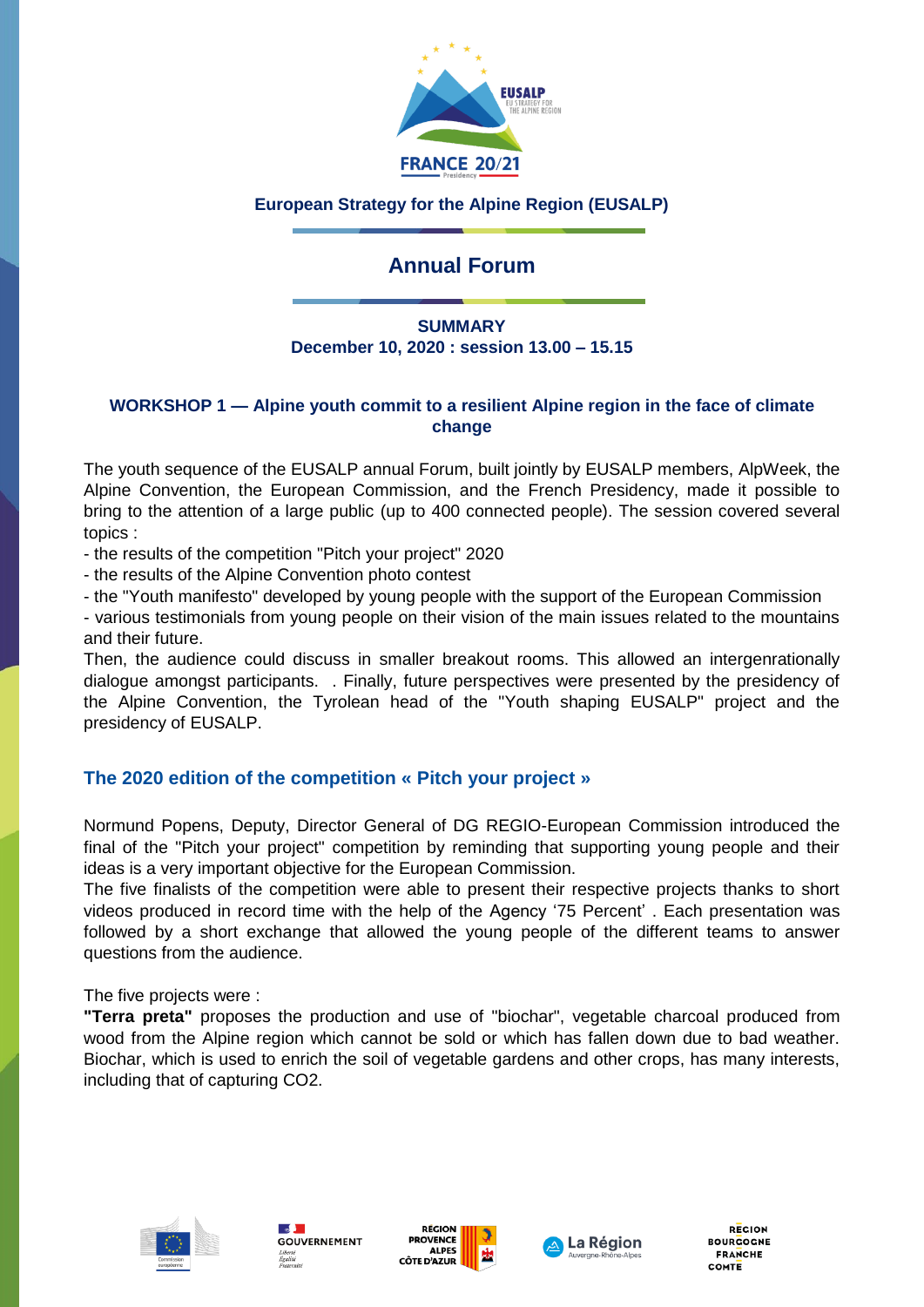

**"Ski day"** presents a multimodal solution to enjoy the mountain and make it accessible. How can you go to the mountains when you don't always have the means to do so and at a better price?

**"100% Alps"** offers small alpine producers and farmers modular distribution machines, which allow them to sell their products in the villages without having the expenses linked to a trade.

**"Bergsohle"** offers an environmentally friendly sole made of recyclable materials from the Alpine region.

**"ADN Ski"** concerns the manufacture of recyclable skis in order to stop generating a large amount of waste.

Following these presentations, the public was able to vote online and the winning projects were: 1.Terra preta, 2.100% Alps and 3.Bergsohle. These projects will therefore benefit from 5000, 3000 and 2000 euros respectively for the realization / implementation of their projects.

Normund Popens, by announcing these results, warmly congratulated the winning teams, and he underlined the high quality of their projects. The *Pitch Your Project* competition has been launched 3 years ago and is financed by the European Commission. Normund Popens highlighted that similar competition should happen in other Macro Regional Strategies, taking example on the EUSALP.

## **The results of the photo contest of the Alpine Convention**

Initiated by the members of the Youth Parliament of the Alpine Convention four years ago, this photo contest allows to understand the stakes of the protection of the Alps, an exceptional heritage, whether through its landscapes, its biodiversity, etc... The photos of the three winners were presented, and they were able to explain the conditions under which the photos were taken, the meaning they had for them, and their attachment to this mountain range and its protection.

The project "Youth alpine Interrail" (Yoalin) was also presented on this occasion. It is about promoting train travel in the Alps, and all sustainable modes of transport for young people. But beyond that, they also want this type of travel to encourage encounters, sharing and strengthen the identity of the Alps. Stations, for example, should become pleasant and friendly places.

## **The « Youth manifesto »: presentation of a project realized by and for young people**

Young people have their place in European cooperation policy and must be heard by decisionmakers. With the European Commission as coordinator, they therefore worked on a policy document, a manifesto with 12 recommendations. These recommendations are very concrete, with practical ideas for decision-makers, and form a guide for them, to enable them to take better account of young people.

One of the recommendations that has been well understood by the policy makers is Rule No. 5, which proposes to include and involve youth in macro-regional strategies. The "Pitch your project" contest is a very good example of this and it would be desirable to replicate it in other macroregions.

The themes dealt with in this manifesto will be deepened, and all young people who wish to do so can join the group that has carried out this work. The Manifesto is available [here.](https://ec.europa.eu/regional_policy/sources/docgener/brochure/youth_manifesto_interreg_en.pdf) Every young people in Macro Regional Strategies can join the Linkedin core group : <https://www.linkedin.com/groups/13908870/>









**REGION ROURCOCNE FRANCHE** COMTE